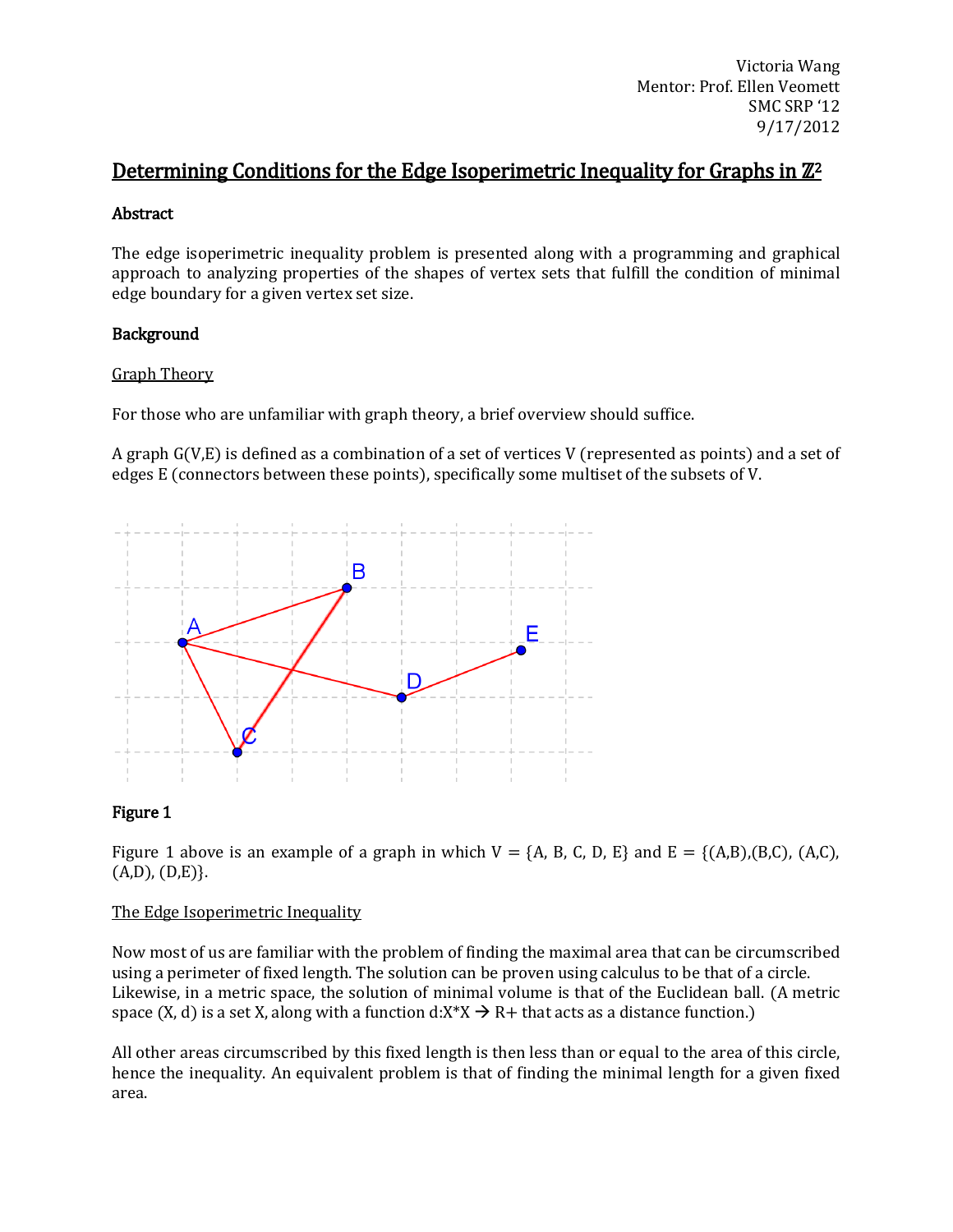This leads us into the edge isoperimetric inequality, which similarly, attempts to find a minimal edge boundary for a given vertex set of fixed size.

The edge boundary of a given set is given as  $\partial e(A) = \{(x,y) \in E : |A \cap \{x,y\}| = 1\}.$ 

In other words, all of the edges that connect from the given vertex set to the surrounding vertices on a grid that are "one away" are part of the edge boundary. This includes vertices that are along a diagonal or to the left, right, above, or below a vertex in your set.

In my research we examined the properties of the shapes of a vertex set with minimal edges for a given number of vertices in  $\mathbb{Z}^2$ .

For example, let's us take seven as the size of the vertex set that we are attempting to find a minimal edge boundary for. In Figure 2 below, we are taking the vertex set in blue to be one example of the potential vertex set shapes of size 7. Figure 3 presents the same shape, with the edge boundary of the vertex set in red.



Examining vertices with minimal edge boundaries gives us many applications in higher mathematics.

# Approach

We deciding to tackle the problem of determining properties of this minimal edge boundary vertex set by simultaneously pursuing two separate methods: computer programming and a theoretical approach to examining properties of a vertex set.

# MATLAB programming: EdgeCalculator

Computer programming is an important approach for examining the properties of vertex sets because it allows for very fast generation of vertex sets in contrast to the tedious error-prone method of hand-drawing.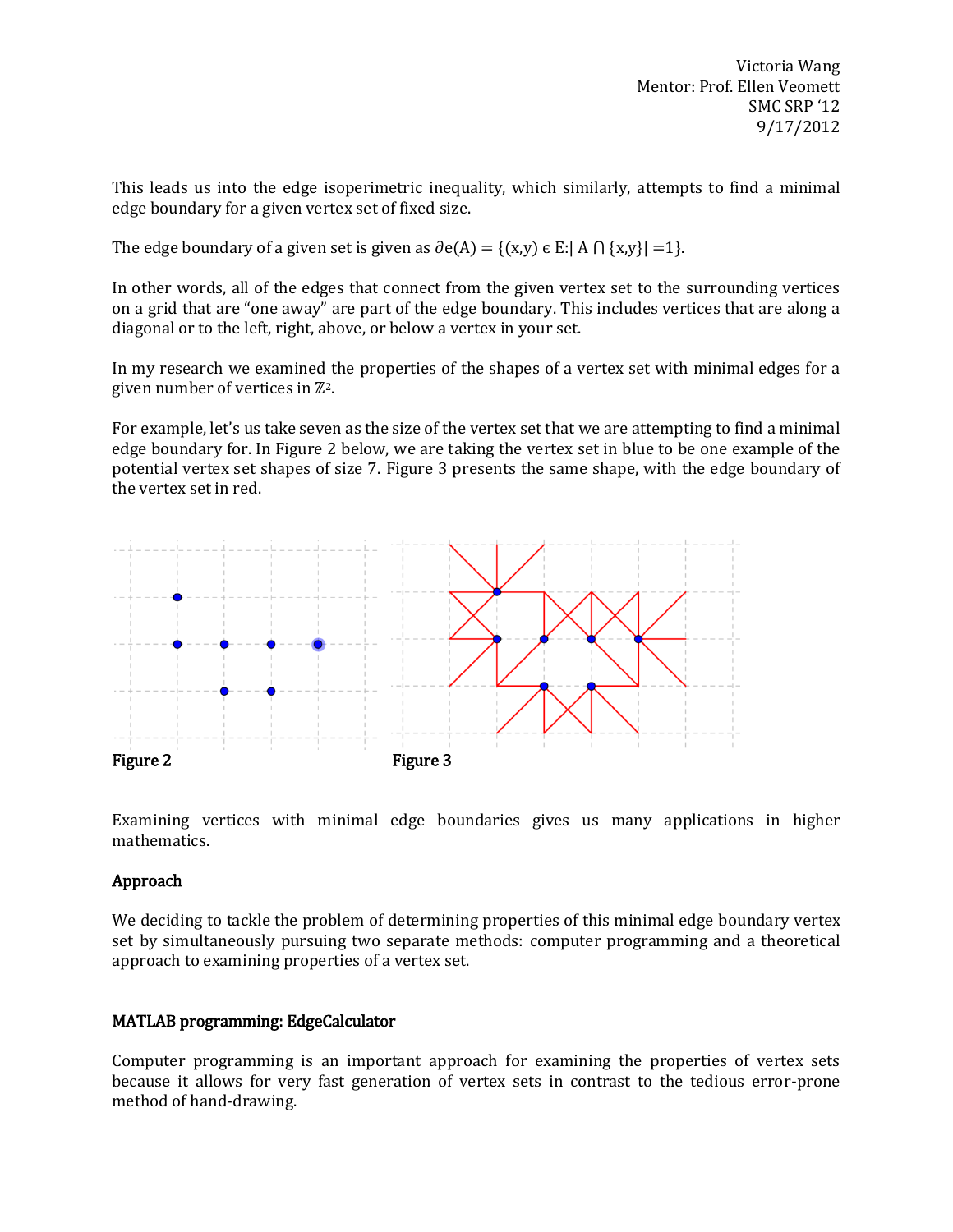The MATLAB programming language was chosen due to familiarity with the language and the fact that I had easy access to it on my computer. Additionally, MATLAB has very simple plotting features which would quickly graph results, something that was important in this project.

In directly creating vertex set shapes of minimal edge boundary, it was first necessary to be able to generate all possible shapes of the given user-defined vertex set size. The edges of each of the possible shapes was then calculated and then sorted to find the minimal edge. The shape corresponding to this minimal edge as well as the edge number was then output to the user.

A general outline of the main functions and subfunctions utilized in the EdgeCalculator program is given below before they are examined in some more depth.

%EdgeCalculator program %written by Victoria Wang

% DESCRIPTION:

% This program is meant to generate a set of all the unique free polyomino % shapes given user input of a number of vertices. Also, it will calculate % the number of edges for each shape, sort those shape in order of ascending % number of edges, then output a picture of one of the shapes with a minimum % number of edges as well as that number.

```
% OUTLINE
\frac{\alpha}{\alpha}% calculating shapes:
% The four functions below create an array of coords for shapes of given 
size
% + 1)FindOpen - Creates an array with points that are 'open' to be added
% for the shape of next size
% + 2)GenShapes - adds points inductively using array of open points 
generated from FindOpen
% + 3)translate2 - translate midpoint x and y values to origin along w/shape
% \sim 4)CheckRot - rotates each shape by 90, 180, 270, 360 and checks for
% repeats and deletes them (reflections as well)
% + 5)dist2 - calculates the distance between 2 points
% + 6)CalcEdges - Calculates the number of edges for a given set of vertices
% + 7)SortShapes - sorts in ascending order the shapes according to number of 
edges
\frac{\partial}{\partial t}
```
#### FindOpen

In generating all the potential shapes, or polyominoes, of a vertex set the problem was attempted by utilizing the approach suggested by munshkr of the Parallel Stripes blog [3]. (Polyominoes, which are blocks of cells connected to one another by their sides. For example, the familiar tetris shapes are polyominoes of size four.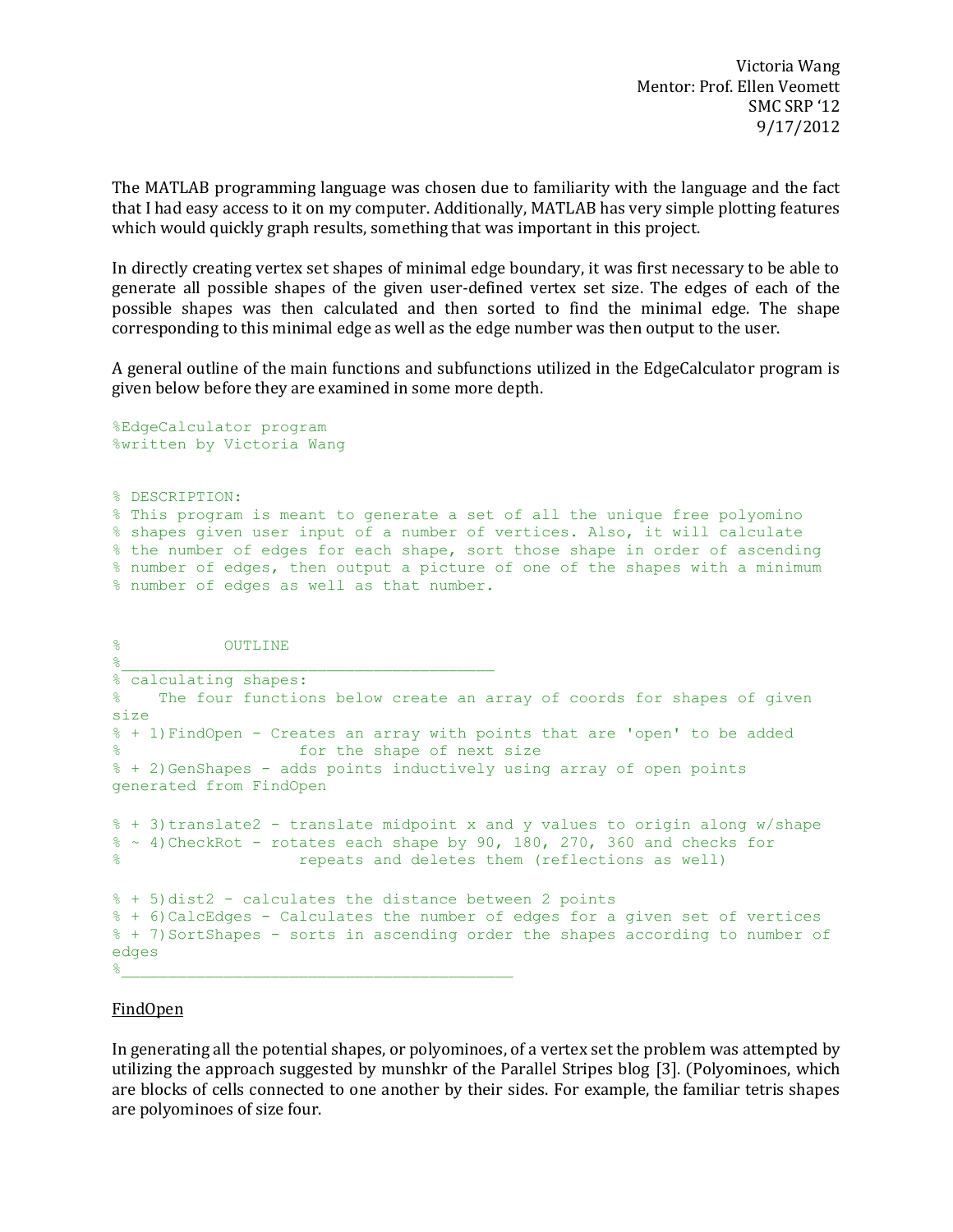That is, we started with a base case of vertex set size 2. The points for this base case were defined within the program. Each subsequent shape of size  $n_i$  is then created inductively by the previous shape of size  $n_{(i-1)}$ . To do this, we must first find all the available "open points" that can be added to the previous set, then add each open point to that set, generating a new shape in the process. For example, given a base case of size two where the two vertices lie on a horizontal line, the number of open points would be six: the point directly to the left of the first vertex, the two points directly above and below the first vertex, the two points directly above and below the second vertex, and the point directly to the left of the second vertex.

(In a sense, the open points for a vertex set is essentially it's vertex boundary excluding the diagonal elements)

The number of open points to be added was defined in the function FindOpen.

Determining the points available turned out to be quite a delicate procedure as it was dependent on the distribution of vertices and needed to avoid double counting.

The procedure was started by examining each vertical line around the vertex set. Initially, for each set, the vertices with the minimal x value were found for each shape. Then starting from the lowest y value with this corresponding x value, the coordinates of the open points on the left of these vertices were added to the available list of open points. Next, the top and bottom of these vertexes with the minimal x value coordinate were added into this list.

The difficult part involved the different lengths of the following vertical lines due to double counting issues. To take this into account, the maximal y coordinate of the vertical line is found and the difference between this point and that of the maximal y coordinate of the next vertical line is calculator, and if the next line is taller by more than 1 line, the vertices that are more than 1 above the previous maximal y-coordinate have the open points on their left added in.

Figures 4 through 6 show the first few steps in such a process.

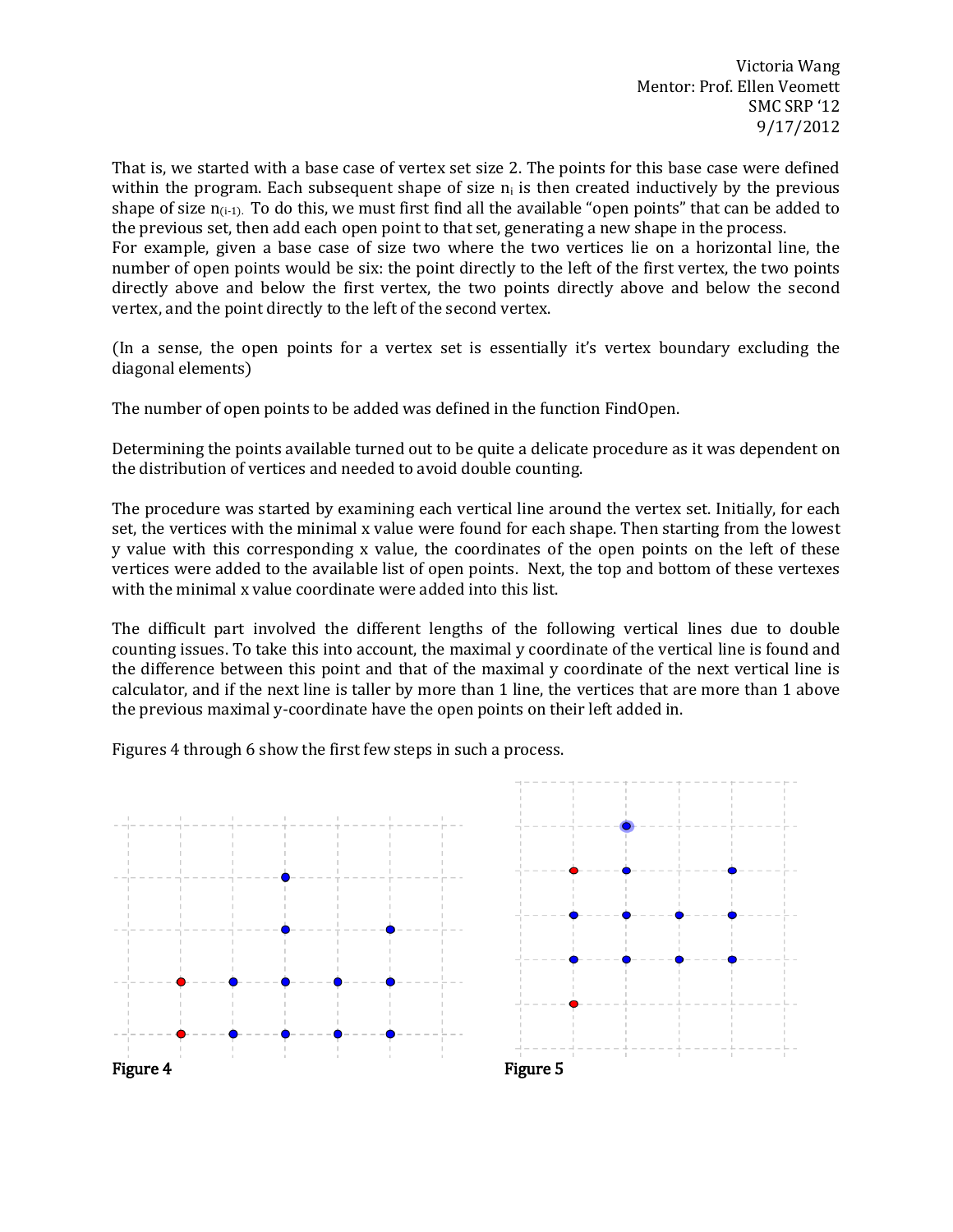

GenShapes

Next, each of the open points are added to the original vertex set. Each addition then generates a new shape. So for example if you had say Shape 1, and there were 3 possible open points, then this function would generate Shape 2 (shape  $1 +$  first open point), Shape 3 (shape 1+second open point), and Shape 4 (shape 1+third open point).

This involved some rather complicated structure conversions since the original structure most be changed into an even large super-structure that has the old structures as its fields.

The overall format of the program utilized the structure Shapes, with fields Points, Openpoints and Edges as in Figure 4 below.

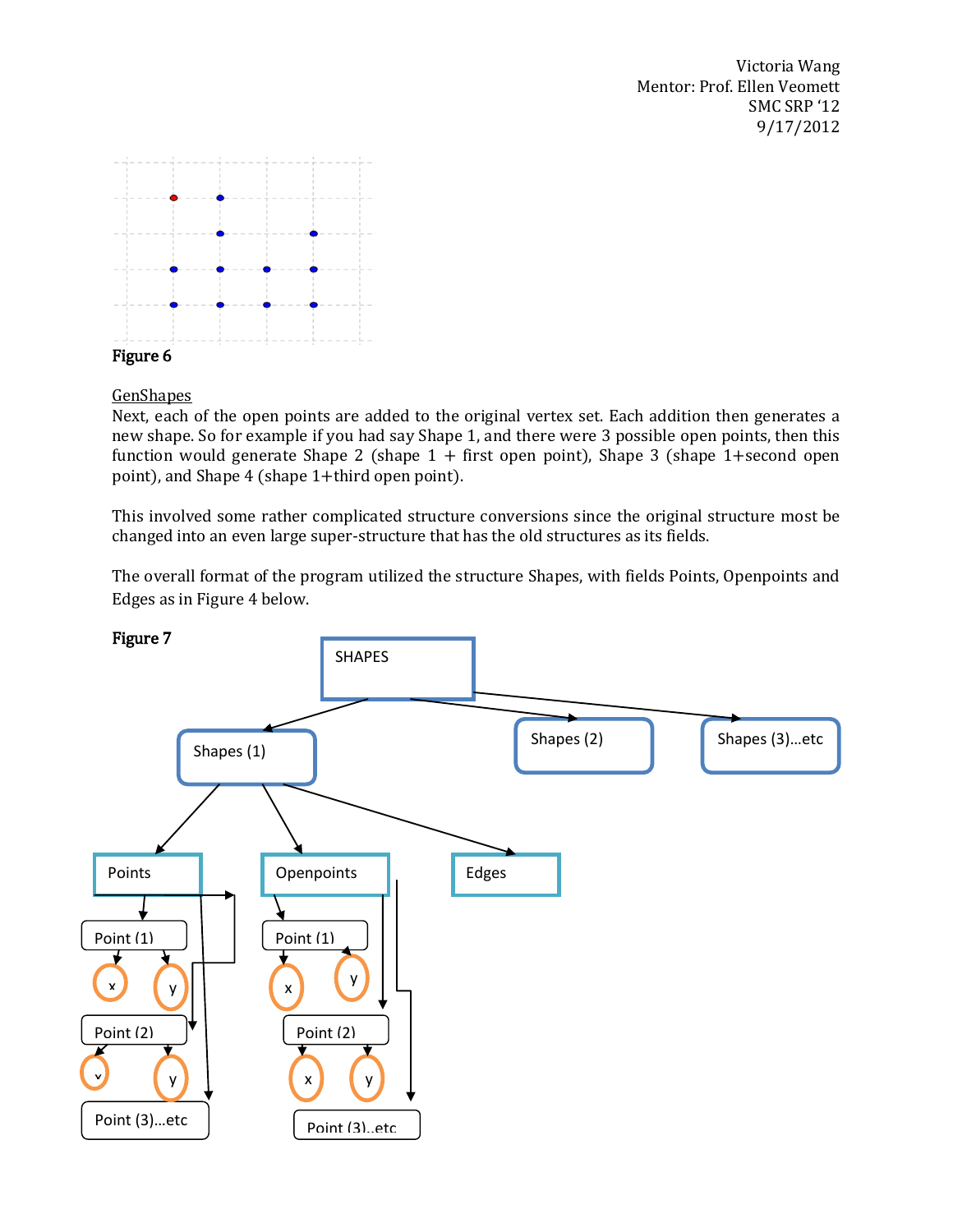## Translate2 and CheckRot

Next, the program had to eliminate redundancies, specifically rotations and reflections. This was done through the combination of the translate2 and CheckRot functions.

The translate2 function found the midpoint of each vertex shape and then translated all the vertices such that the new midpoint was now at the origin.

The CheckRot function would rotate each shape by 90 degrees four times as well as reflecting each rotated shape, checking these points against the other points each time. Thus each shape would each be check 8 times. If any redundancies were found, these redundancies would be deleted. These rotations were accomplished by using a Cartesian to polar conversion.

### Dist2 and CalcEdges

The next portion was to calculate the edges of each unique shape. The CalcEdges function used the dist2 subfunction to determine the distance in between vertices within the vertex set.

The dist2 subfunction just involved a simple distance formula. It calculated the distance between two vertices using the distance formula sqrt( $(x2-x1)^2 + (y2-y1)^2$ ).

The CalcEdges function worked by noticing that the maximal total of edges outgoing from a vertix is 8 as shown in Figure 8. Each additional vertex that is adjacent to the vertex observed "takes away" an edge and reduces the number of outgoing edges by one.

Thus, the number of edges was calculated by multiplying the number of vertices by 8 and subtracting one for each adjacent vertex (which was found by using the distance function to determine if the distance to another vertex was equal to 1 or the square root of 2).



**Sort** 

Lastly, a generic sort function was implemented of the type found within most introductory computer classes. This function would not only sort in ascending order the number of edges, but would rearrange the corresponding shapes as well.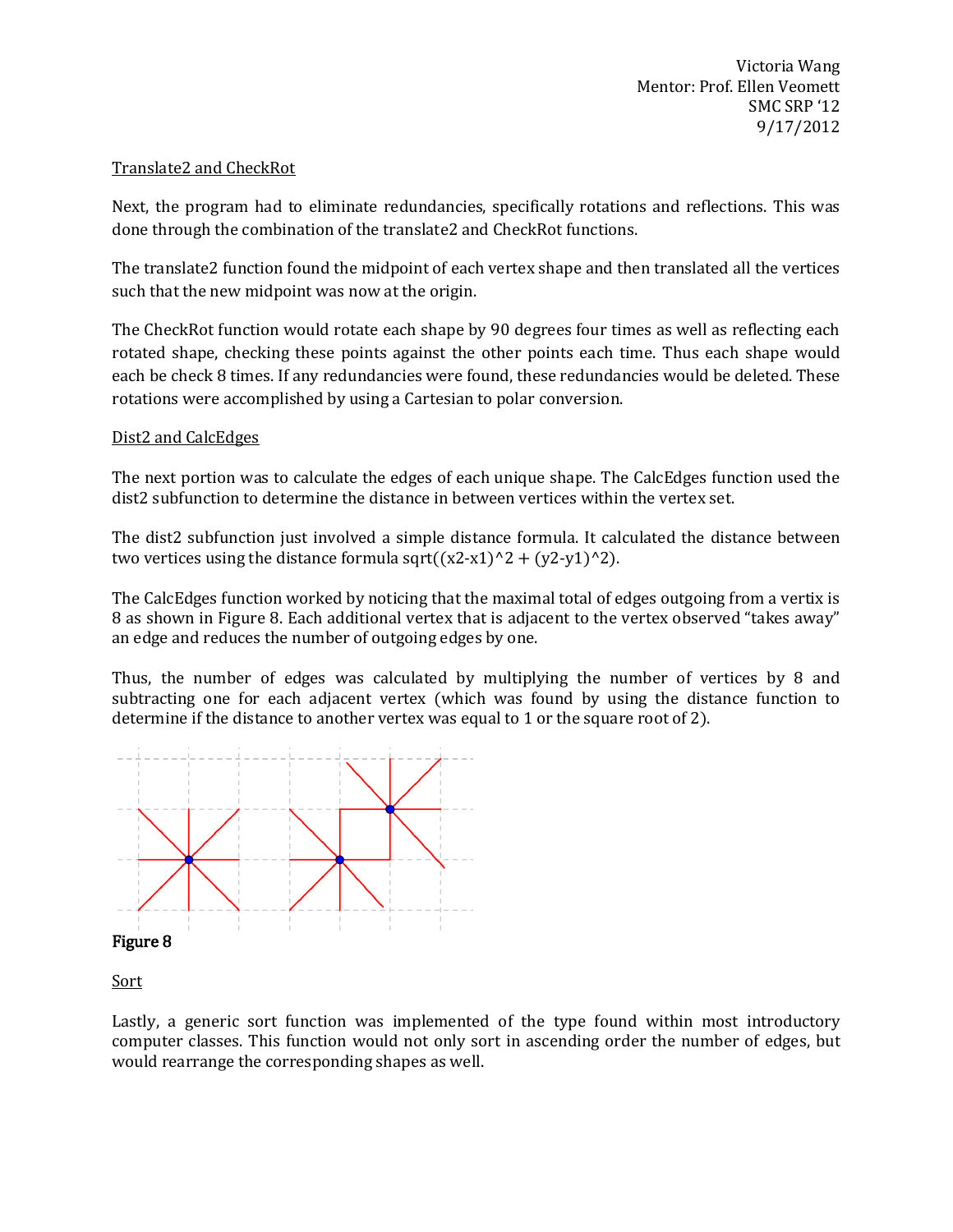#### Overall structure

The main program takes in a user generated input of the number of vertices, and utilizes all the functions in a loop to successively generate shapes up until the number specified by the user. Once accomplished, the program outputs a graph with the shape and number of edges.

#### Observations and Issues

The shapes generated for the minimal edge boundaries first few vertex points were the same as predicted by the minimal vertex boundaries, however we know that at higher sizes, these two differ and as shown by Bollobas and Leader [1], minimal edges sets are not nested. Unfortunately, the program became extremely slow at vertex sizes of 8 and above.

This is due to the fact that the main program as well as each function utilizes many nested loops that run through all the elements within the entire structure multiple times, making the time necessary to calculate it superexponential with each additional iteration.

For the future, a number of things can be done to mitigate this problem. This includes making the code more efficient. Also, as well be discussed next, the issue of compression can be brought in. Each set can be first compressed, and then checked for redundancies, leading to a large number of extraneous calculations being eliminated.

### Theoretical Approach

For each vertex set of minimal edge boundary we are attempting to find a more mathematical description such as a sort of upper bound in the number of edges in relation to the structure of the vertex set shape.

The first thing to prove is something that we took as a sort of obvious assumption when designing our code: that vertex sets with spaces or 'gaps' in between do not minimize the edge boundary. This approach involves analyzing each vertex set piece by piece. The sets are split into horizontal lines and the outgoing edges that emanate from each line into nodes within the other lines are examined. This is a similar approach to the one taken by Veomett and Radcliff on the vertex isoperimetric inequality problem [2].

The proof of compression, or 'squeezing the gaps closed' will be shown graphically.

The definition of the compression that I will be using here will be this:

Given a set of points that all lie in a horizontal line, take the x-values of these points and renumber them using the following: Start at 0, then continue with 1,-1 , 2, -2, etc so that lines containing an even number of vertices will protrude to the right by a factor of 1.

A similar procedure is then done vertically to the y-values.

Figure 9 shows the effect of such a compression.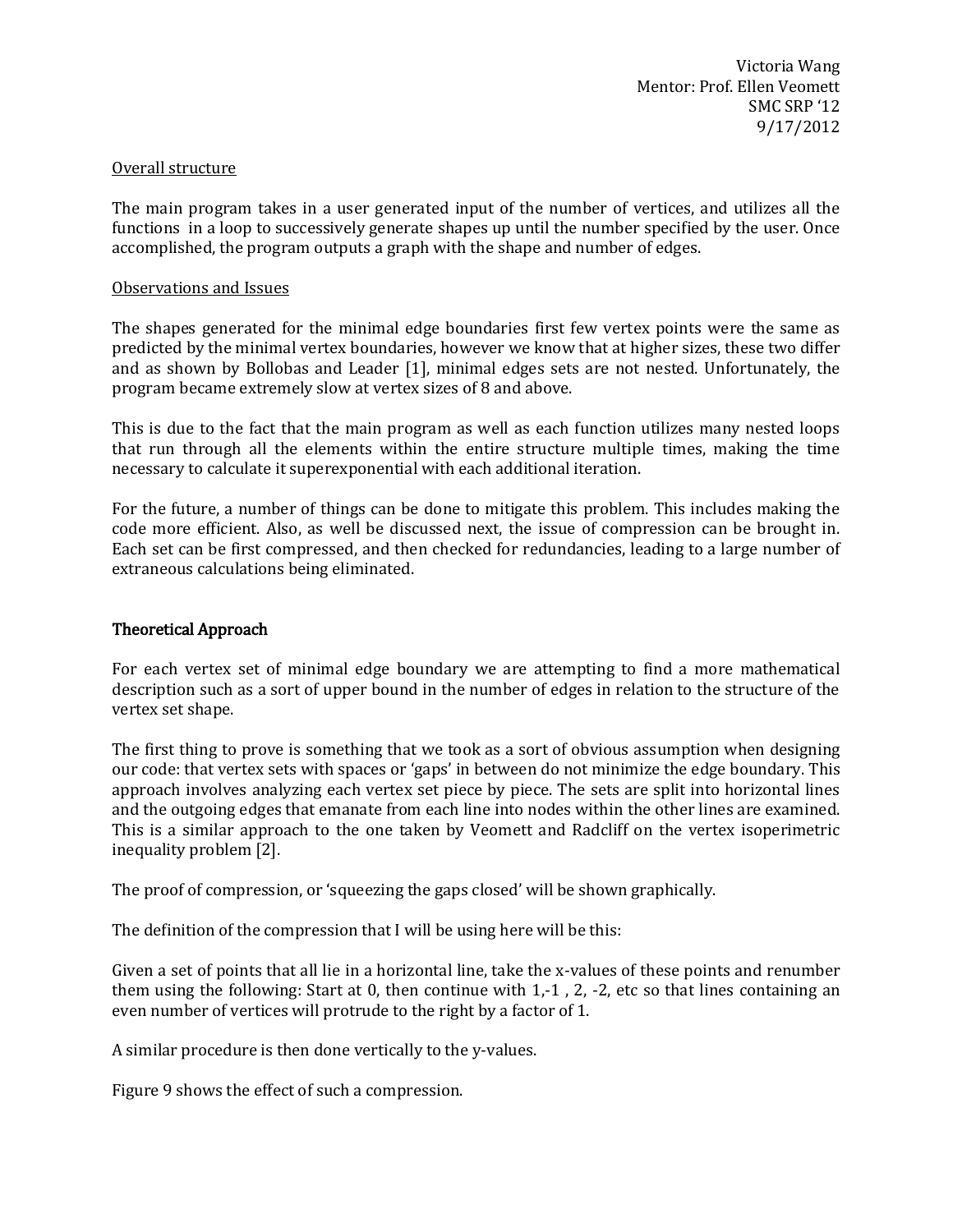

Using this definition, we first examine vertex sets with gaps prior to being compressed, and examine the effect of compression on the number of outgoing edges.

For a given horizontal line under examination, it will have two neighboring horizontal lines, one above and one below. The number of total edges outgoing from the line under consideration will thus be the number of edges that reach into the neighbor above, plus the number of edges that reach into the neighbor below, plus the two edges on either side of its endpoints (left and right).

Figure 10 below is an example of a vertex set with the maximal number of possible edges into the neighbor above. The line under considering contains the blue vertices. The orange vertices are also contained within our vertex set, but are not part of the line we are considering. They are instead part of the upper neighboring line.



### Figure 10

As we can see from Figure 11, the maximal outgoing vertices is then 3\*the number of vertices in the observed line. Here, 4\*3 or 12 edges.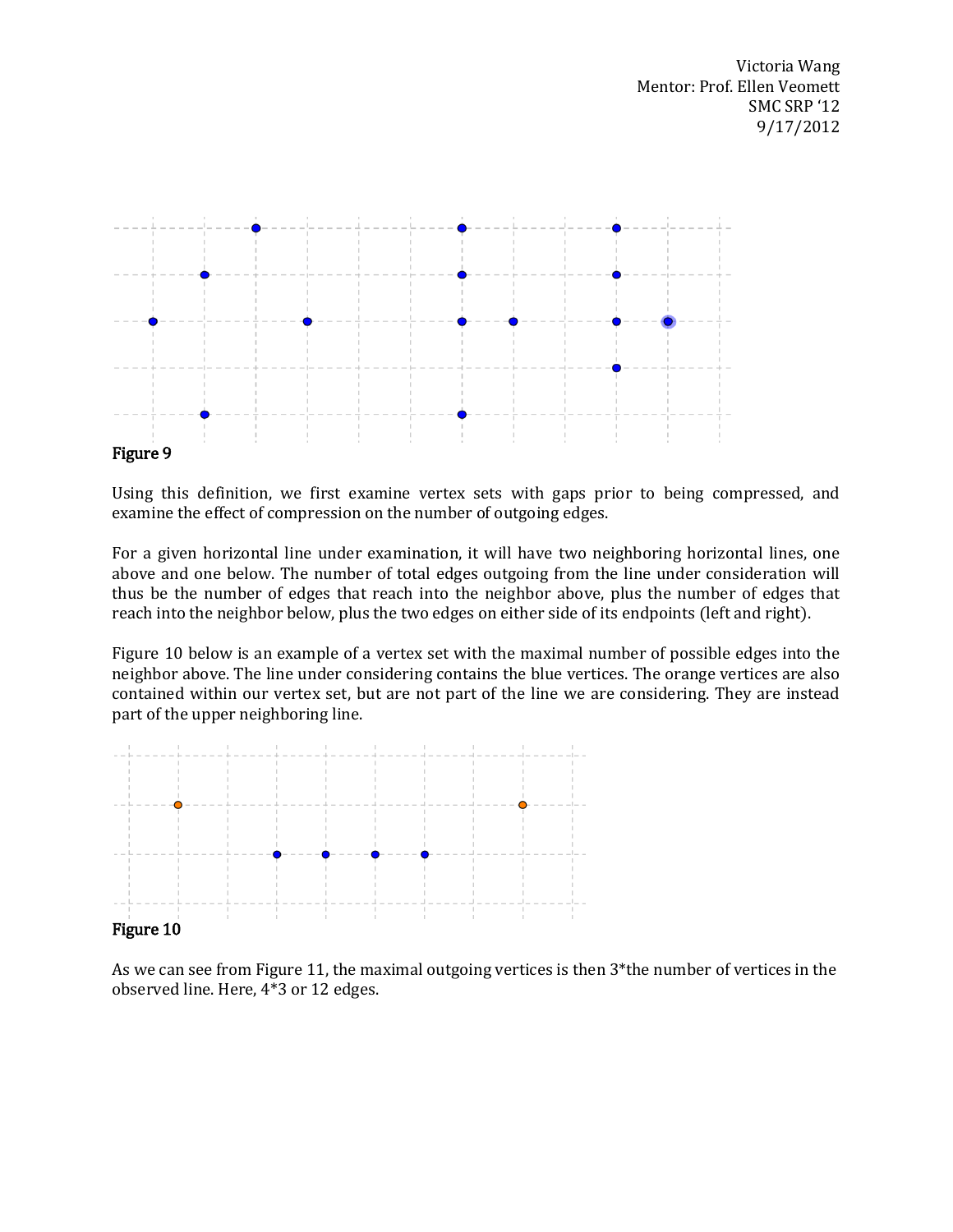

### Figure 11

As shown in Figures 12, 13, and 14, the movement of the upper-right vertex in the upper neighboring line towards the direction of the observed vertices and minimizing the gap, decreases the number of outgoing edges.

As a general rule:

-For each vertex on a diagonal from an endpoint of the observed vertex line, subtract 1 from the maximal possible total edges.

-For each vertex right above an end vertex subtract an additional 2 edges to get a total of (1+2 or 3 less than the total possible maximal edges.

-For each vertex above one of the center vertices, subtract an additional 3 edges to get a total of  $(1+2+3)$  or 6 less than the total possible maximal edges.

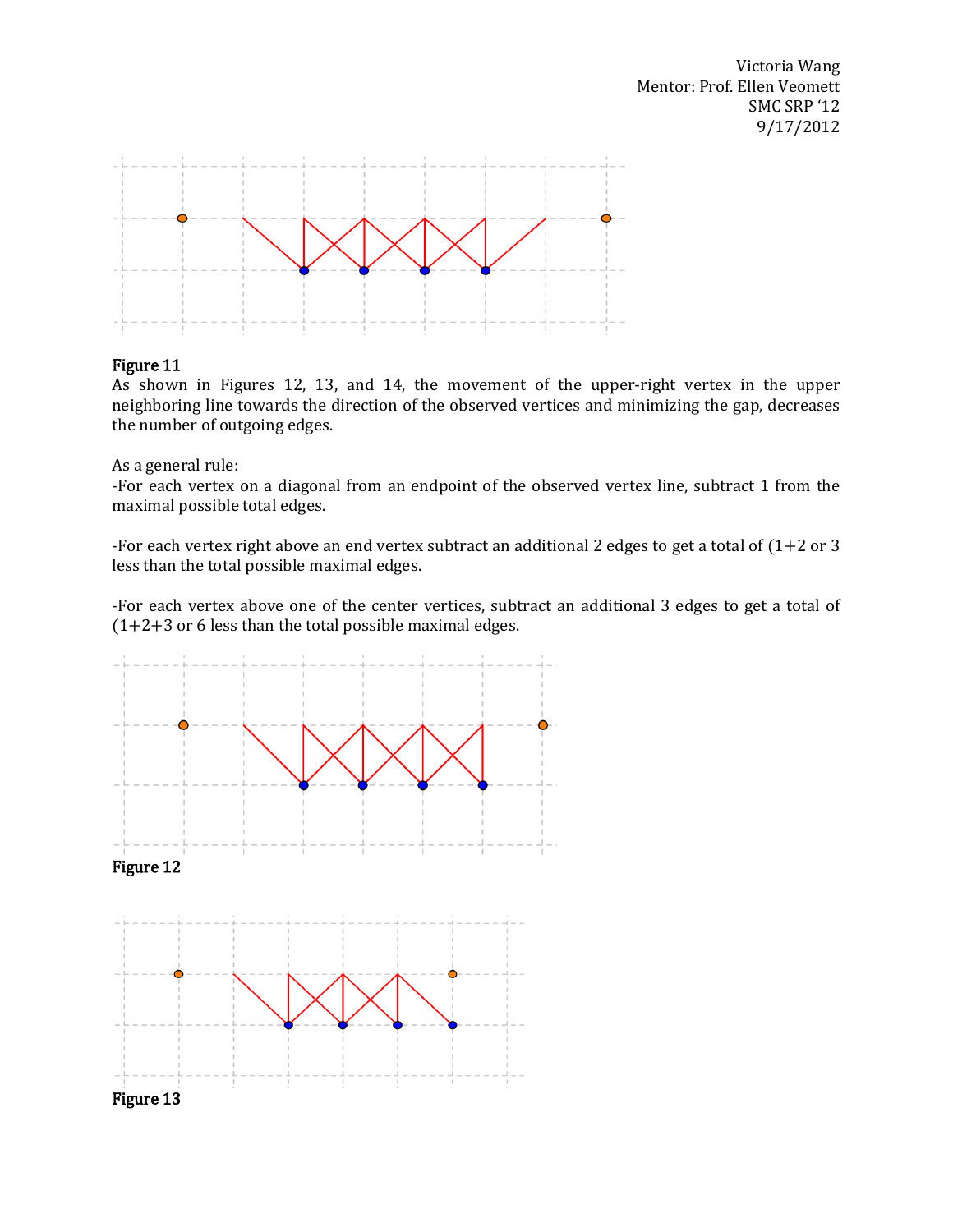

As you can see, each additional gap reduces the maximal number of edges outgoing from a given line, thus compression does not lead to an increase in the number of edges and either does nothing to it or decreases the number of possible edges.

Thus, gaps can be eliminated using the form of compression that has been previously proposed without fear that a possible shape of minimal edge boundary has been eliminated.

Now that these gaps are eliminated, let's take a look at the nature of shapes that do not contain any gaps. The same concept of horizontal neighbors can be used as before.

The compressed shapes can be broken down into more simple structures.

They are A)upper neighbor lines of equal length (as in Figure 15), B)the upper neighbor has one less vertex (as in Figure 16), C)the upper neighbor has one more vertex, the upper neighbor has two or more vertices (Figure 17) or the upper neighbor has two or less vertices.

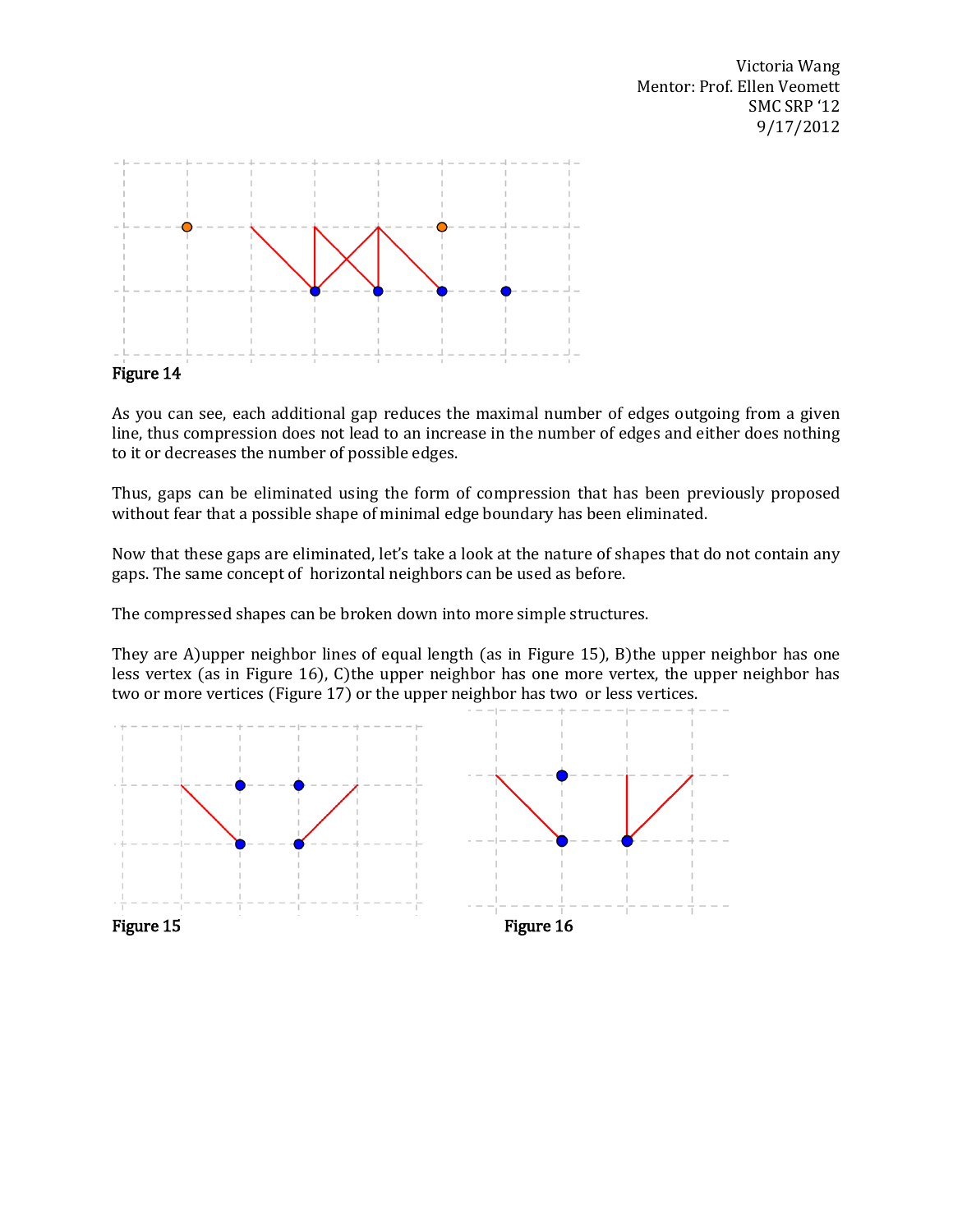

For condition A we can see that this implies that there are 2 outgoing edges into the upper neighboring line. Additionally for condition B this means 3 edges, 1 edge for condition C and 0 edges for condition D.

For condition E, the situation is a bit more complicated. If the given line protrudes by more than 2 vertices on one side, then for each protrusion there is 1 edge from the vertex directly below, 2 edges for one that pops out by 1, then 3 edges for each remaining additional vertex beyond that.

Overall we see that there does to appear to be certain conditions for the vertex sets of minimal edge boundary. For example, there probably should not be protrusions beyond two due to the increase in number of edges.

### **Conclusion**

In this paper we have examined some of the properties of the edge isoperimetric inequality for a vertex set of fixed size using both graphical and computational methods. Our computational method ensures that all possible shapes for a vertex size are generated and the minimum edge shape is given. However, the computational approach is limited by loss of speed at higher vertex values.

Using graphical methods we have proved that vertex sets with gaps are not within the sets that contain the minimal edge boundary. We have also examined certain properties in regards to the shape of the compressed sets of minimal boundary.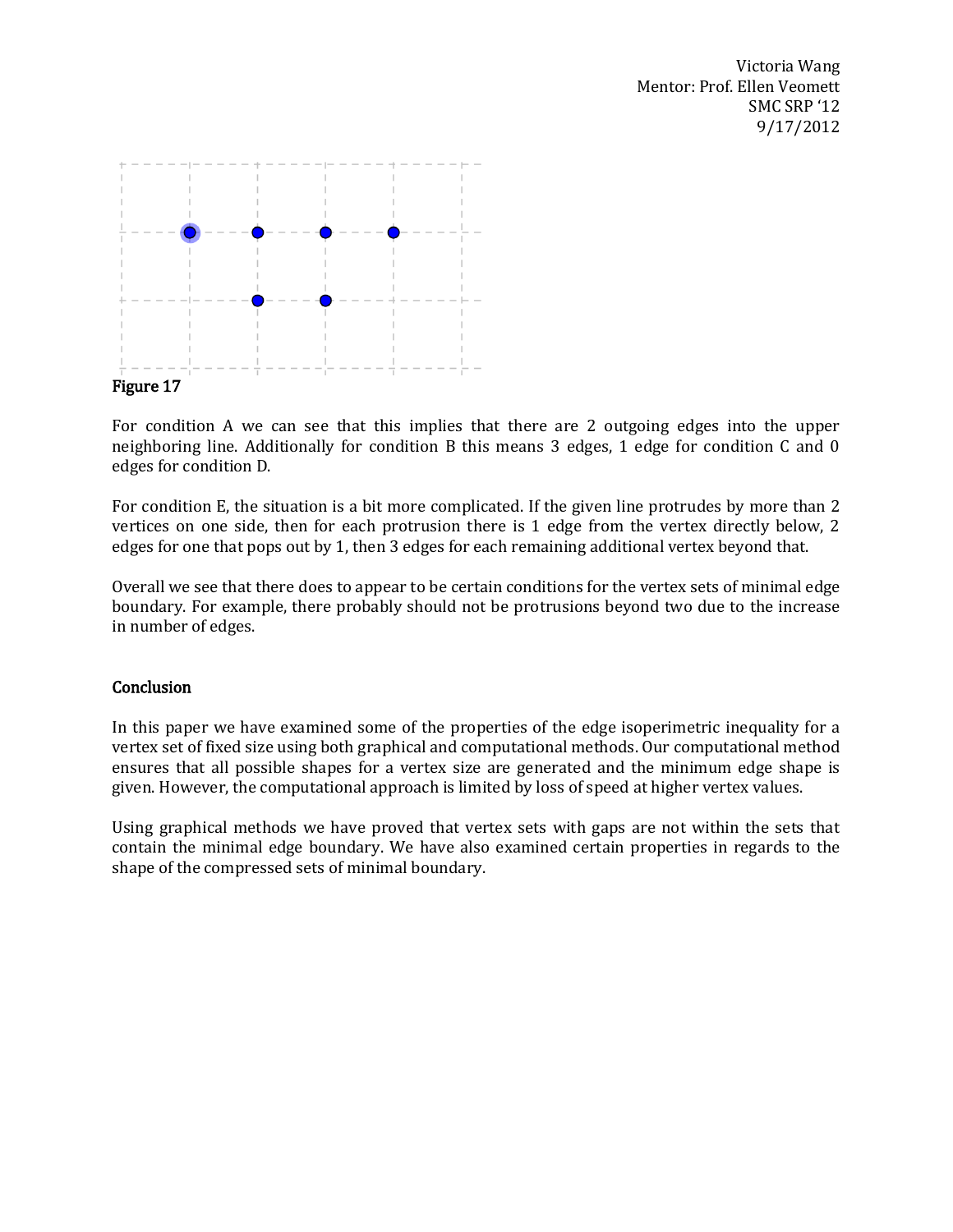## References

[1] Bela Bollobas and Imre Leader. Edge-Isoperimetric Inequalities in the grid. Combinatorica, 11(4):299-314, 1991.

[2] Ellen Veomett and A.J. Radcliff. "Vertex Isoperimetric Inequalities for a Family of Graphs on  $\mathbb{Z}^{k}$ "

[3]"Generating Polyominoes." http://parallelstripes.wordpress.com/2009/12/20/generatingpolyominoes/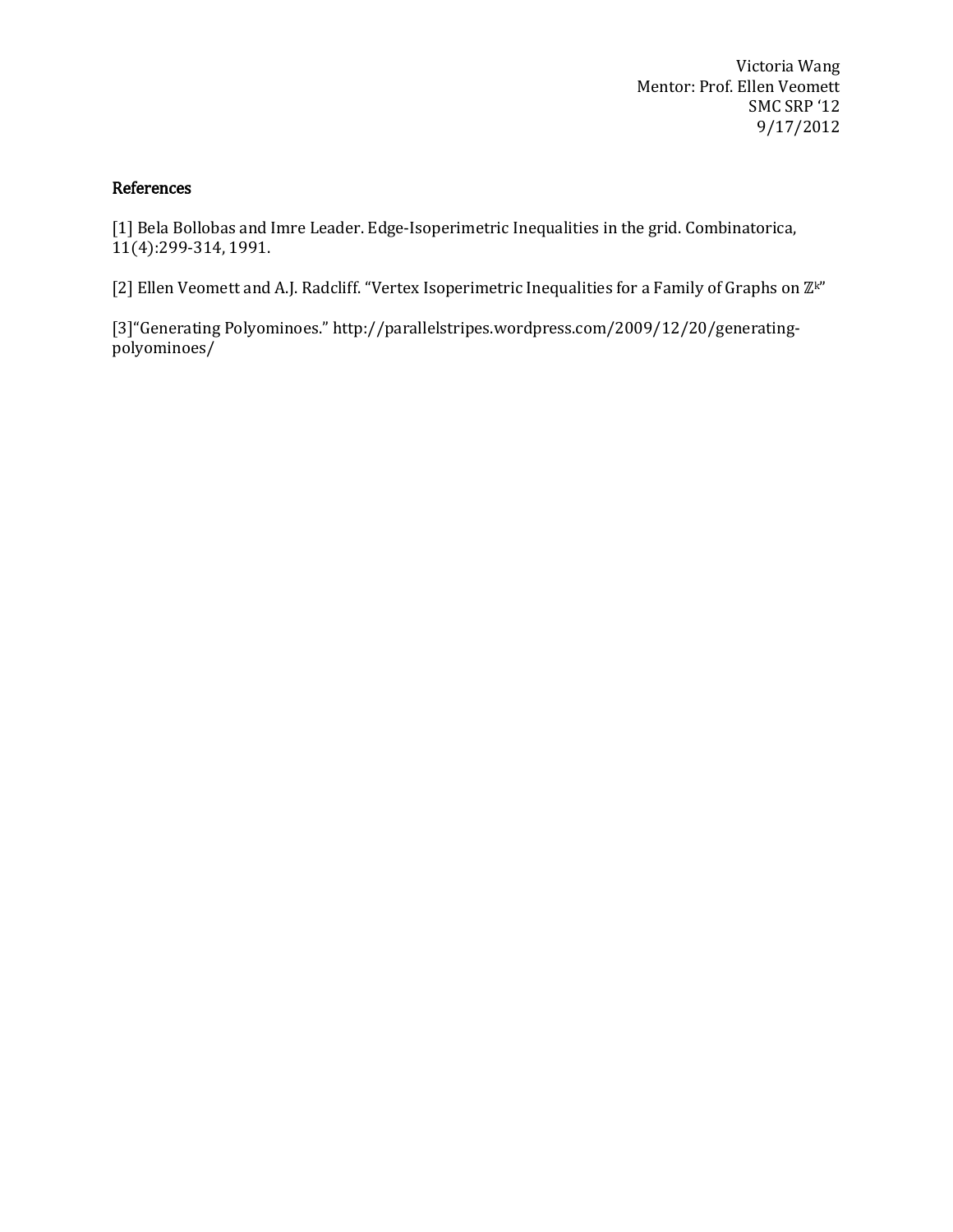# Appendix

Sample of some of the subfunctions used

**Openpoints** 

function openpoints  $=$  FindOpen (shapes, vertix) %takes inputs of shapes structure and number of vertices %outputs array openpoints with fields x and y which is added onto shapes %structure

%Find minimum x value and min y value given that min x value

```
minimum_x =shapes.point(1).x;
miny_given_minx = shapes.point(1).y; %arbitrary assignment
for i = 1: vertix
  if shapes.point(i).x < minimum_x
    minimum x = shapes.point(i).x;
    miny given \text{minx} = \text{shapes}\cdot\text{point}(i).y; %arbitrarily assign y value
   end
 end
```
 % add a possible open spot for each point to the left  $i = 0$ ;

```
for i = 1: vertix
  if shapes.point(i).x == minimum x
   i = i+1;
   %shapes.openpoints = zeros(j) ;
   shapes.openpoints(j).x =minimum_x - 1;
   shapes.openpoints(j).y = shapes.point(i).y;
   end
 end
```
 $j = j+1$ ; % increment openpoints counter

```
 % find max and min y value for the given min x value
for i = 1: vertix
  if shapes.point(i).x == minimum_x && shapes.point(i).y < miny_given_minx
   miny_given_minx = shapes.point(i).y;
   end
 end
maxy_given_minx = miny_given_minx;
for i = 1: vertix
```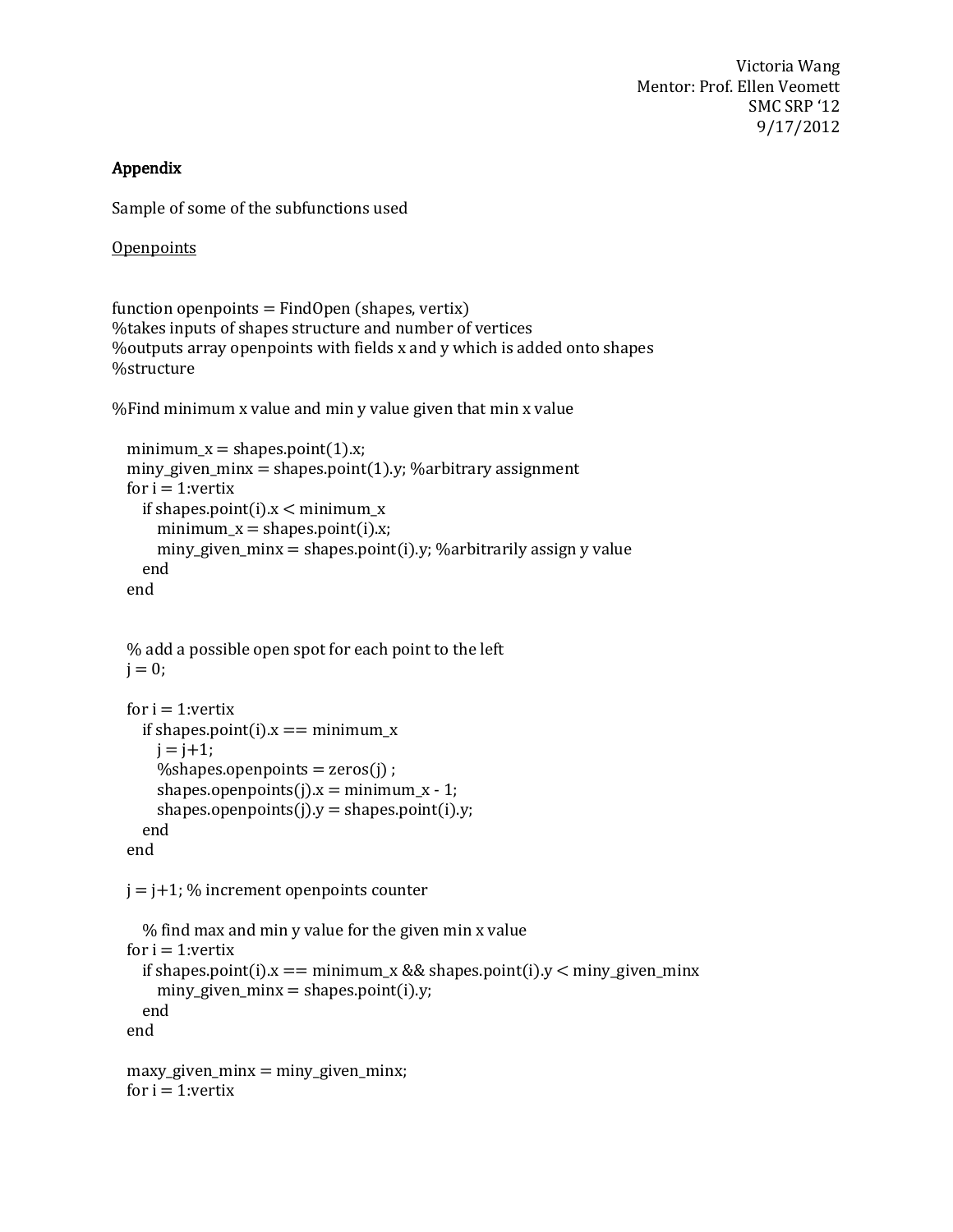```
Victoria Wang
Mentor: Prof. Ellen Veomett
              SMC SRP '12 
               9/17/2012
```

```
if shapes.point(i).x == minimum_x \&& shapes point(i).y > maxy_given\_minxmaxy_given_minx = shapes.point(i).y;
 end
```
end

```
 % add open spot to top and bottom
shapes.openpoints(j).x = minimum_x; %Overloading problems?? should be ok
shapes.openpoints(j).y = maxy_given_minx + 1;
```
 $j = j + 1;$ 

```
shapes.openpoints(j).x = minimum_x;
shapes.openpoints(j).y = miny_given_minx - 1;
```
% max x value

```
maximum_x = shapes.point(1).x;for i = 1: vertix
  if shapes.point(i).x > maximum_x
   maximum_x = shapes.point(i).x; end
 end
```

```
prevx = minimum_x;
```

```
while prevx \sim = maximum x
```
%find the difference between max y value of next x value

```
maxy_given_nextx = -500;
  %find max y value of next x value
 for i = 1: vertix
   if shapes.point(i).x = (prevx+1) && shapes.point(i).y > maxy_given_nextx
      maxy_given_nextx = shapes.point(i).y;
    end
  end
 %maxy_given_nextx
```
diff = maxy\_given\_minx - maxy\_given\_nextx;

%diff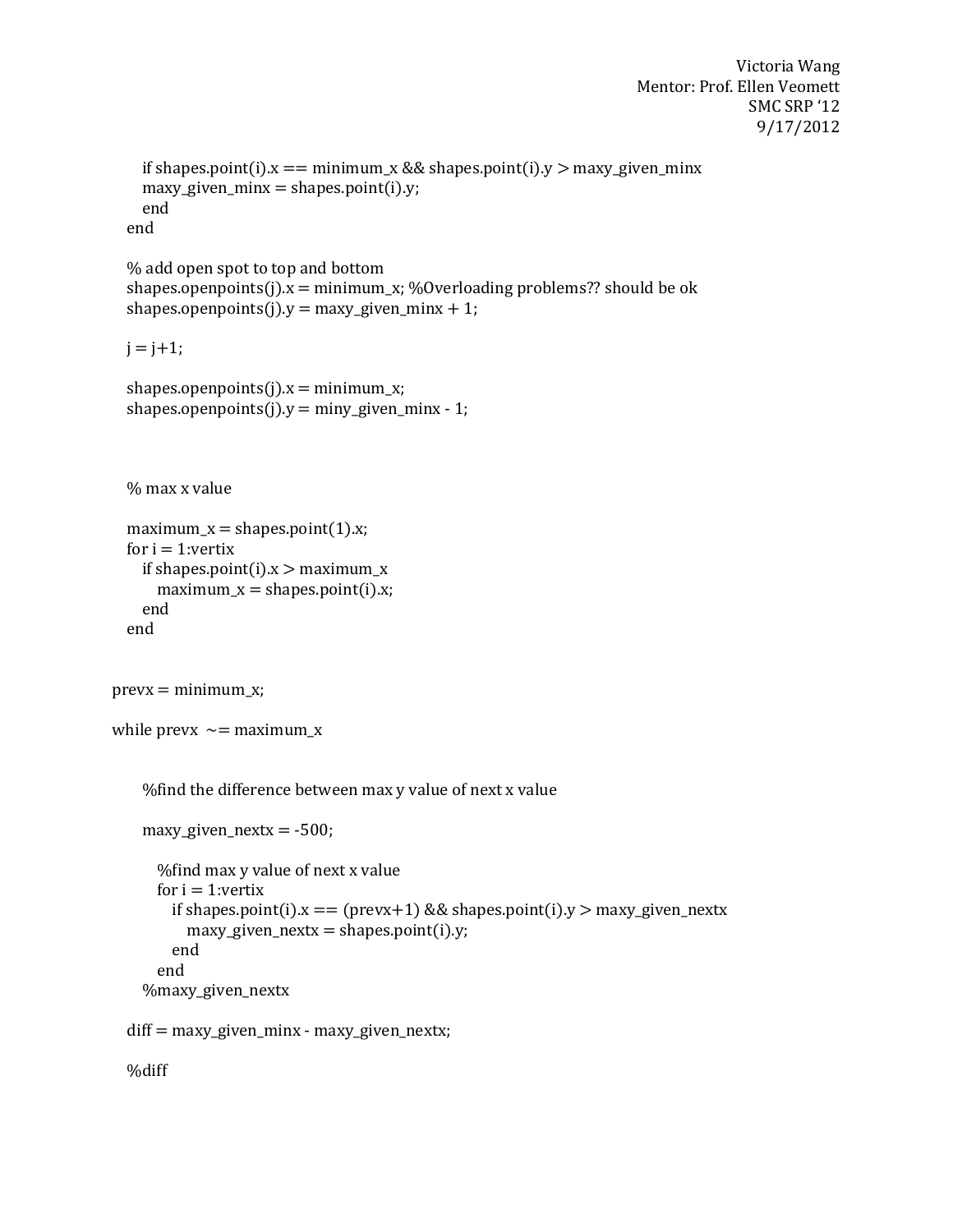```
% if + (1st x value's y value is greater), add those points
```

```
if diff > 1for i=1:diff
   j = j + 1;shapes.openpoints(j).x = prevx+1;
    shapes.openpoints(j).y = maxy_given_nextx + i;
  end
 end
```
% if negative then minus one, the negative values each have one to lt

```
if diff < 0diff = -diff:
  diff = diff - 1;if diff \sim=0for i=1: diff
       j = j + 1;shapes.openpoints(i).x = prevx;shapes.openpoints(j).y = maxy_given_minx + 1 + i;
      end 
   end
 end
 %also for the bottom....
miny_given_nextx = 500;
 %find the difference between min y value of next x value
    %find min y value of next x value
  for i = 1: vertix
     if shapes.point(i).x = (prevx+1) && shapes.point(i).y < miny_given_nextx
       miny_given_nextx = shapes.point(i).y;
      end
    end
 %miny_given_nextx
 diff2 = miny_given_minx - miny_given_nextx;
 %diff2
 % if - (1st x value's y value is greater), add those points
\%j
if diff2 < -1diff2 = -diff2;
  for i=1:diff2-1
```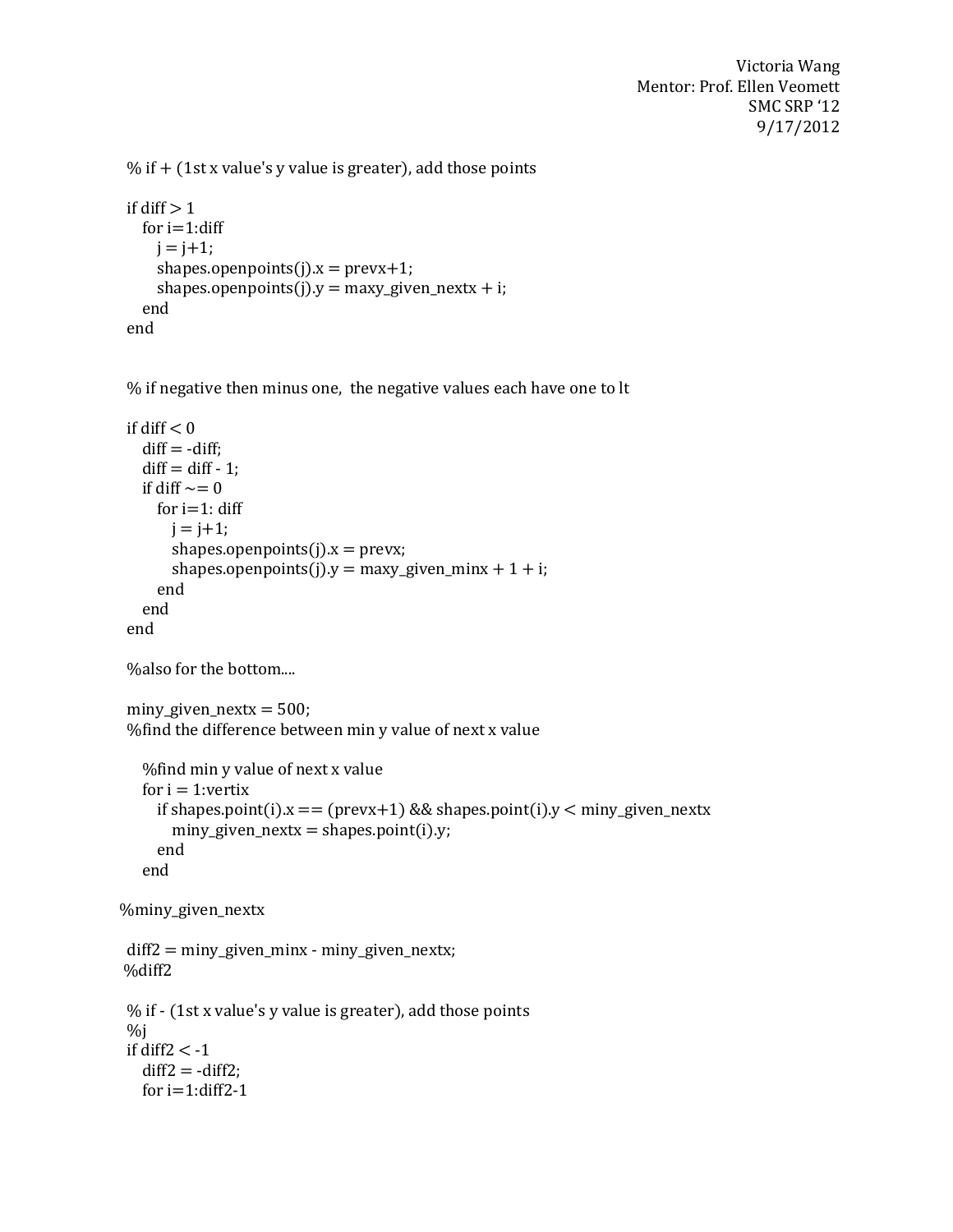```
j = j + 1;shapes.openpoints(j).x = prevx+1;
      shapes.openpoints(j).y = miny_given_nextx -1- i;
    end
   end
  %j% if + then minus one, the negative values each have one to lt
 if diff2 > 0diff = diff - 1;if diff \sim=0for i=1: diff
       i = i + 1;shapes.openpoints(j).x = prevx;shapes.openpoints(j).y = miny_given_minx - 1 - i;
       end 
    end
   end
 j = j + 1; % add open spot to top and bottom
 shapes.openpoints(j).x = prevx+1;
 shapes.openpoints(j).y = maxy_given_nextx + 1;
 j = j + 1;shapes.openpoints(j).x = prevx+1;
  shapes.openpoints(j).y = miny_given_nextx - 1;
 prevx = prevx + 1;end
   %reloop this
% at end also add all to the right of last row
for i = 1: vertix
 if shapes.point(i).x == maximum_xj = j + 1;shapes.openpoints(j).x = maximum_x + 1;
   shapes.openpoints(j).y = shapes.point(i).y;
  end
end
  openpoints = shapes.openpoints;
```